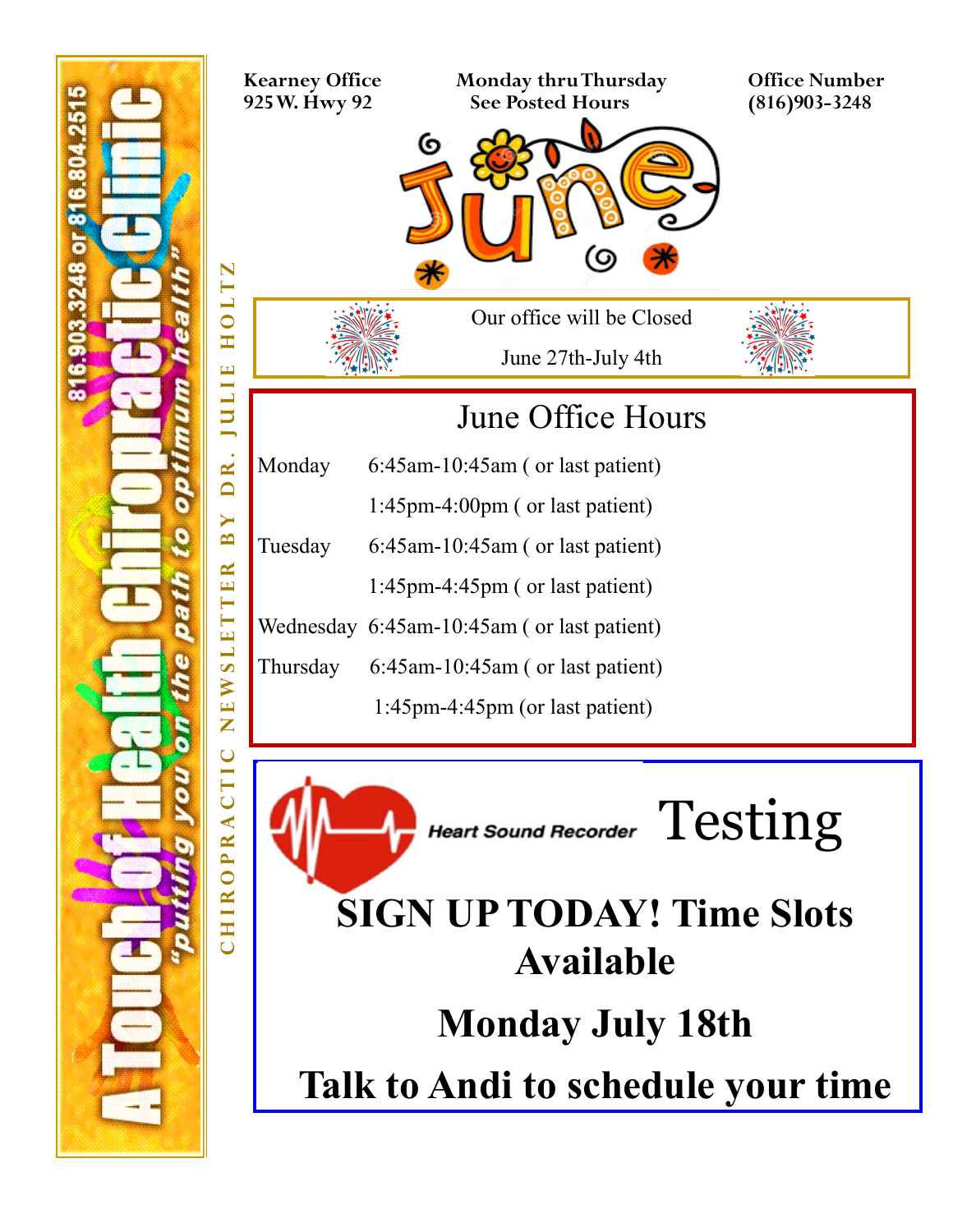#### [DR. LOWELL KEPPEL](https://www.seleneriverpress.com/category/practitioners-corner/dr-lowell-keppel/)

#### **A Touch of Health chiropractic**

925 W Hwy 92, Kearney MO (816) 903-3248 Dr. Julie Holtz E-mail: atouchofhealthchiro@gmail.com Web: www.atouchofhealthchiropractic.net



*"putting you on the path to optimum health..."*

June's birthstone is the pearl,

the Moonstone and the

Alexandrite

The June birth flower is the Rose and the Honeysuckle

**June 14** is **[Flag](https://www.almanac.com/content/flag-day-celebration-american-flag)** 

**[Day](https://www.almanac.com/content/flag-day-celebration-american-flag)** (U.S.). Be sure to raise

the flag!

## It's Never Too Late to Sleep like a Baby

Don't you love getting a great night's sleep? Everyone does! So here are a few tips—and a beautiful [laminated infographic—t](https://www.seleneriverpress.com/shop/its-never-too-late-to-sleep-like-a-baby/)o help you sleep like a baby.

There are numerous reasons we experience sleep issues. Melatonin, a neurotransmitter your brain makes, helps a lot of people. If you're one of them, the problem may actually be an underlying zinc deficiency, because your pineal gland needs zinc to make melatonin. The pineal gland also needs sunlight, which is transmitted through your eyes, so wearing glasses and sunglasses all the time may also upset your sleep patterns.

If your trouble is falling asleep, or you're tired but your brain just won't shut off, your nervous system is in sympathetic dominance. That means your get-up-and-go is always on. You're tired, but your mind can't relax. That's a mineral deficiency. I recommend **[Organically Bound Minerals](https://www.standardprocess.com/Products/Standard-Process/Organically-Bound-Minerals)** or **Min-[Tran](https://www.standardprocess.com/Products/Standard-Process/Min-Tran)** from **[Standard Process](https://www.standardprocess.com/Home)**. These supplements will calm your nervous system. Once your brain can relax, your body will follow.

If you doze off in front of the TV, but then can't get back to sleep once you finally go to bed, you have an adrenal insufficiency. Whole food supplements and herbs that support the adrenal gland will make a huge difference in helping you sleep. Try this simple home test to check your adrenal function: Take your blood pressure lying down and note the numbers. Stand up and *immediately* take your blood pressure again. If the top number doesn't rise by at least 10, your adrenal glands aren't functioning as well as they should. Consult your holistic provider to find out what **Standard Process** or **[MediHerb](https://www.standardprocess.com/MediHerb)** products will help.

Perhaps your problem is that you wake up around the same time nearly every night. This is an acupuncture meridian issue. Gallbladder time strikes from 11:00 p.m. to 1:00 a.m. In two -hour intervals, the gallbladder is followed by the liver (1:00 to 3:00), the lungs (3:00 to 5:00), and lastly by the large intestine (5:00 to 7:00). Again, if this is happening to you, consult your acupuncturist and/or your holistic health provider for the right **MediHerb**  products or **Standard Process** whole food supplements products.

Or perhaps you're the person who wakes up frequently throughout the night to urinate. This problem can be traced to a deficient nerve flow to the bladder that results in a lack of tone. Vitamin B—particularly B1 and B4—allows the nerves to carry normal signals that help the bladder muscle remain toned. Standard Process is the only company that carries vitamin B4, in its **[Cataplex B](https://www.standardprocess.com/Products/Standard-Process/Cataplex-B)** formula.

How about nightmares and night terrors? This state of erratic high-voltage nerve activity in the brain is due to general nutritional insufficiency. Without all the right nutrients, the body can't produce enough carbamide. This can occur to people of all ages. When a patient in her forties approached me about her long history of night terrors, I recommended **A-[C](https://www.standardprocess.com/Products/Standard-Process/A-C-Carbamide)  [Carbamide](https://www.standardprocess.com/Products/Standard-Process/A-C-Carbamide)** from **Standard Process**. Her sleep improved dramatically. The A-C Carbamide slows down rampant excessive nerve transmission. The patient gets the rest she needs, while the practitioner continues to guide her to better health.

A few final notes: Eliminate sugary snacks before bed. And eliminate alcohol several hours before bed—there's a difference between sleeping and passing out! Turn off the TV and the radio in the bedroom, and keep the room nice and dark. Finally, be more physically active. It helps if your body *wants* to relax.

Sleep is a very important time for your body to do its healing. As Benjamin Franklin said, "Early to bed and early to rise makes a man [and woman] healthy, wealthy, and wise." Contact your wholistic health provider so you too can sleep and feel better.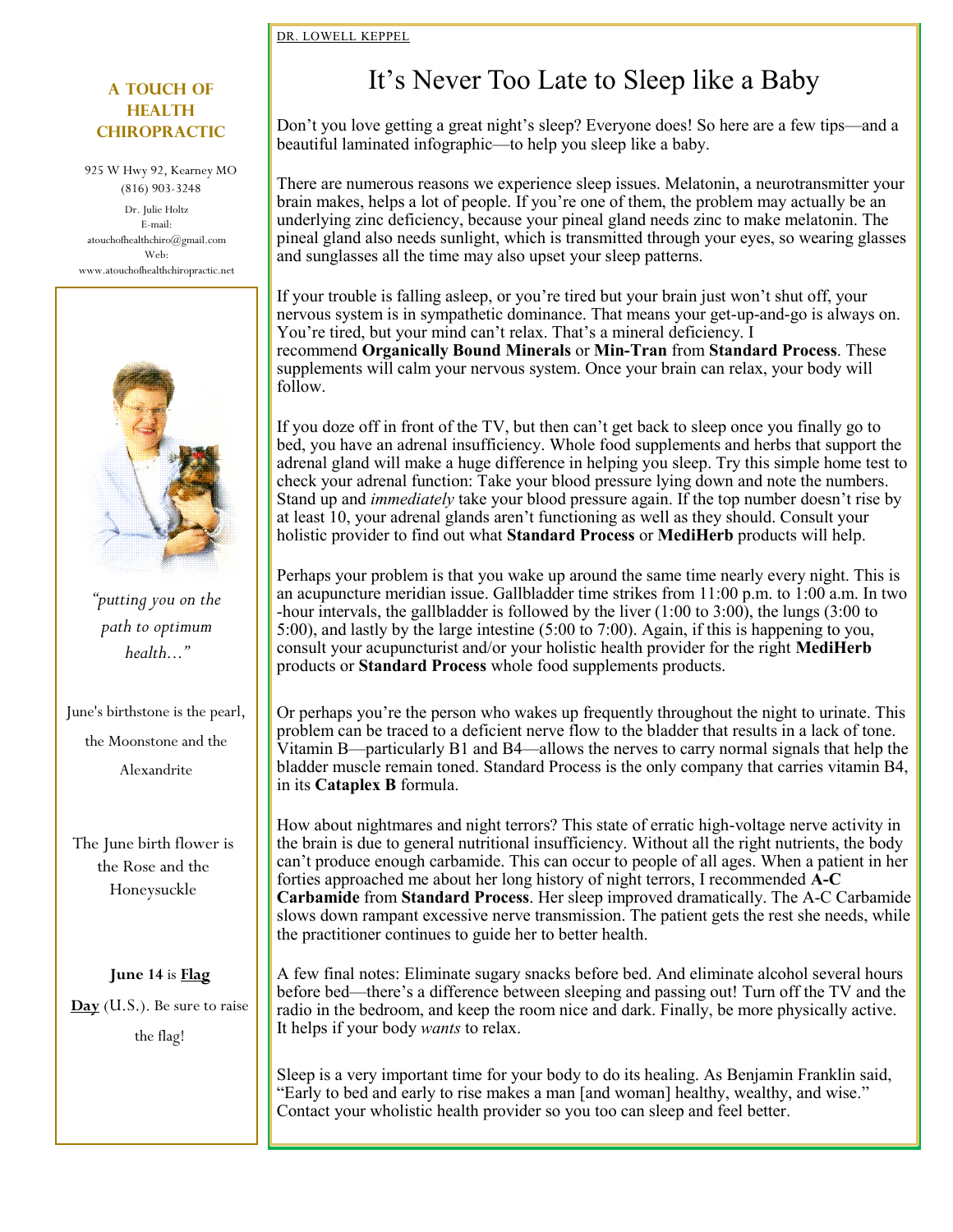## June is National Camping Month

## Don't forget your

# Bug Bouncer



Mosquitoes, ticks, and other pests can sometimes keep you from enjoying the outdoors to the fullest. Though typical spray repellants keep the bugs away, they can be a toxic blend of chemicals that you don't want to put on you or your family.

Bug Bouncer is a safe, all natural homeopathic insect repellent. Bug Bouncer utilizes the repelling properties of the Delphenium plant (Staphysagria), which repels mosquitoes naturally. Bug Bouncer tricks bugs into thinking you are a giant Delphenium flower so they stay away!

When bug bites do occur, Bug Bouncer reduces swelling, burning, and itching with a blend of time-tested homeopathic ingredients.